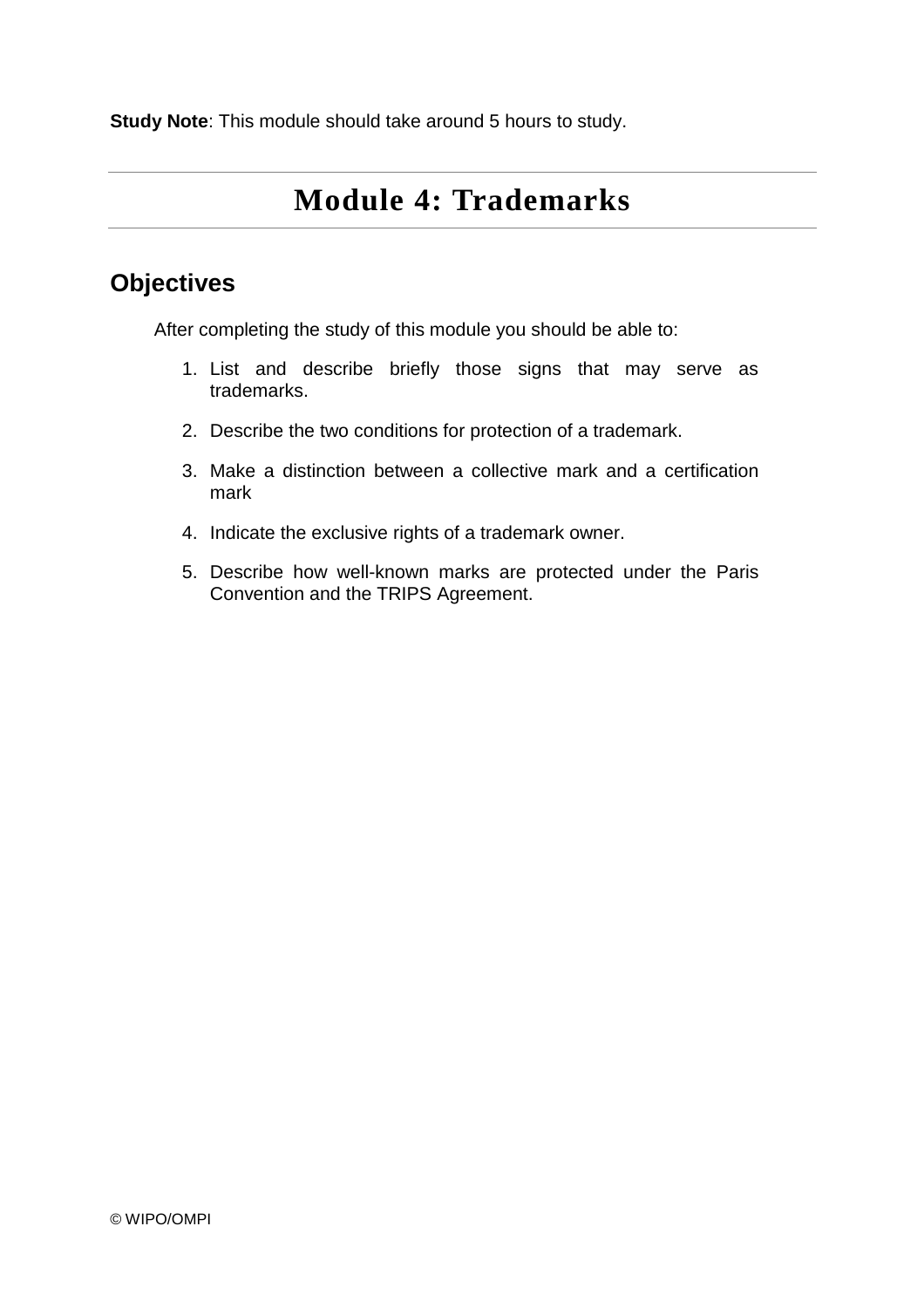### **Introduction**

Trademarks existed in the ancient world. As long as 3000 years ago, Indian craftsmen used to engrave their signatures on their artistic creations before sending them to Iran. Later on, over 100 different Roman pottery marks were in use, including the FORTIS brand that became so famous that it was copied and counterfeited. With the flourishing trade in the Middle Ages the use of trademarks increased.

Today trademarks (often abbreviated as TM in English) are in common usage and most people on the planet could distinguish between the trademarks for the two soft drinks Pepsi-Cola and Coca-Cola.

The growing importance of trademarks in commercial activities is due to the increased competition among companies undertaking trade in more than one country. Trademarks have been used to simplify the identification by consumers of goods or services, as well as their quality and value. Thus, a trademark may be considered as a tool of communication used by producers to attract consumers.

In this module you will learn what sort of signs can be used for trademarks and what characteristics they must have. You will be able to distinguish between a collective mark and a certification mark. This module will also explain how wellknown or famous marks are given special protection under the Paris Convention and the TRIPS Agreement.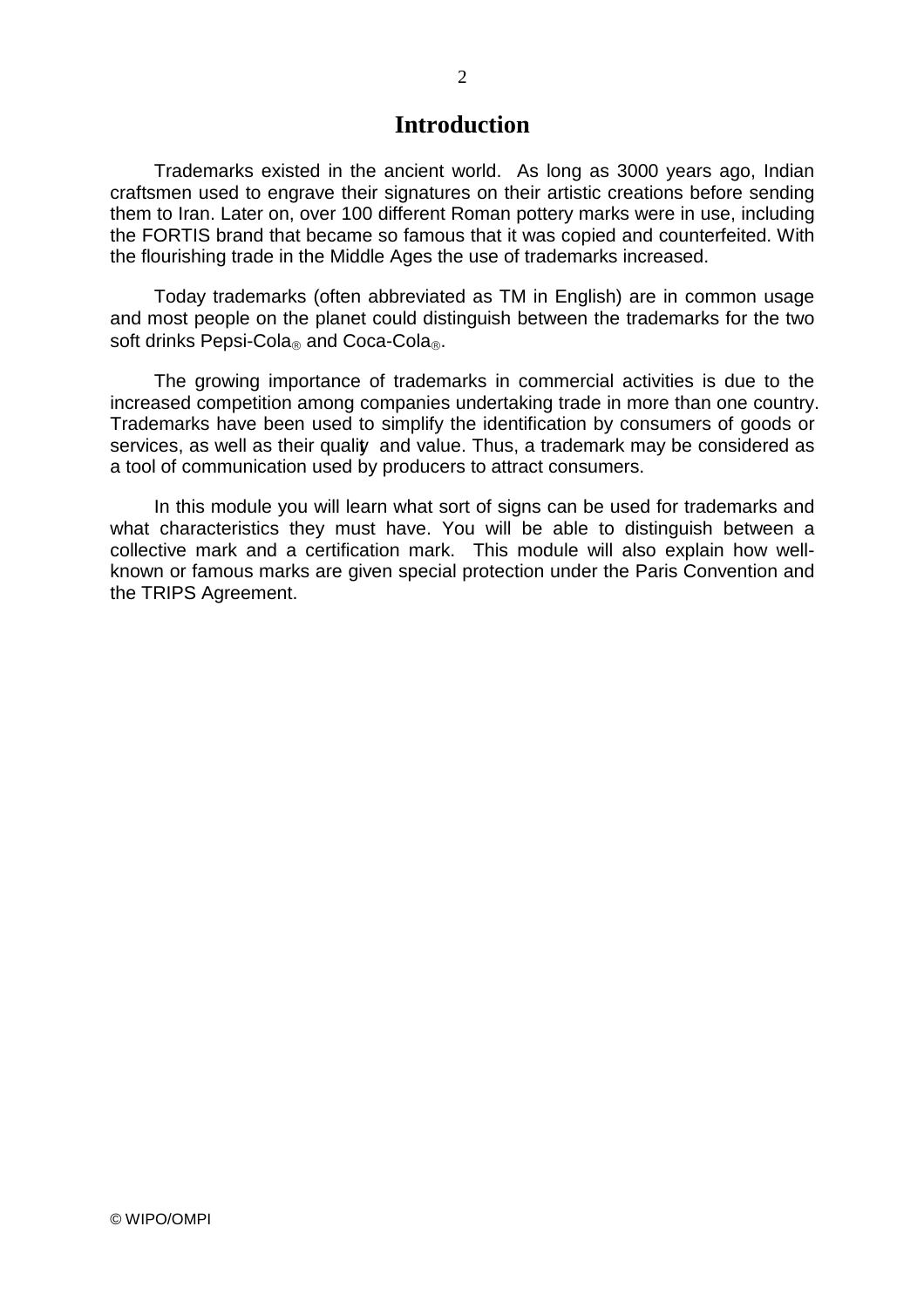## **Trademarks**

I would like you to begin by listening to the first audio segment describing what trademark means and its characteristics.

**Audio Segment 1**: So, could you tell me what a trademark actually is?

A trademark is basically a sign that is used to distinguish the goods or services offered by one undertaking from those offered by another. That's a very simplified definition, but it does explain essentially what a trademark is. What sort of characteristics should a trademark have?

There are basically two main characteristics for a trademark: it must be distinctive and it should not be deceptive.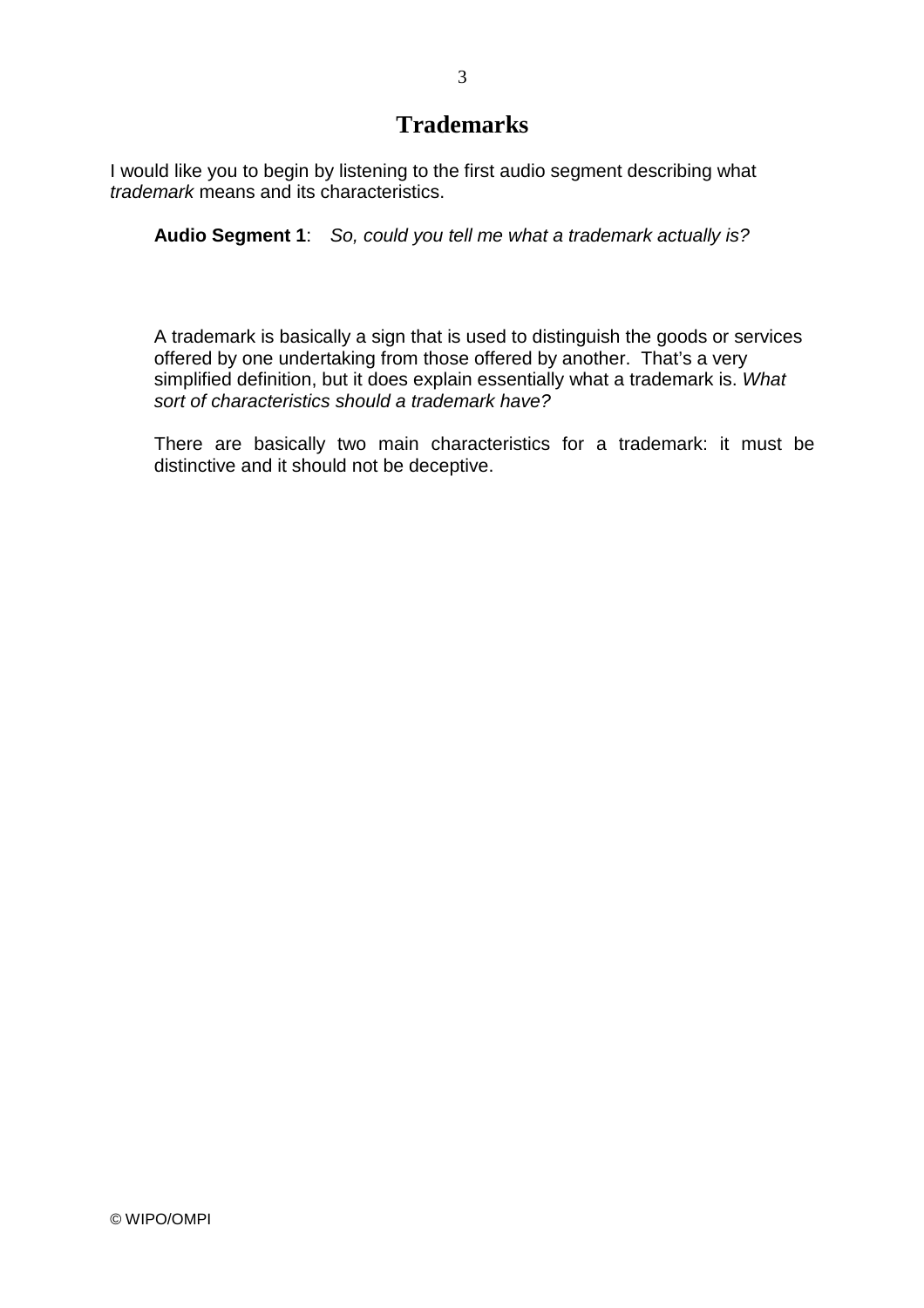Therefore a formal definition of the term trademark could be:

### **"A trademark is a sign that individualizes the goods of a given enterprise and distinguishes them from the goods of its competitors**"

A trademark may consist of words, designs, letters, numerals or packaging, slogans, devices, symbols, etc.

The Coca-Cola Company ® PepsiCo, Inc. ®

It is necessary to say that a service mark is similar to a trademark, differing only in that the latter protects goods, while the former protects services. Generally speaking the term trademarks includes both trademark and service marks.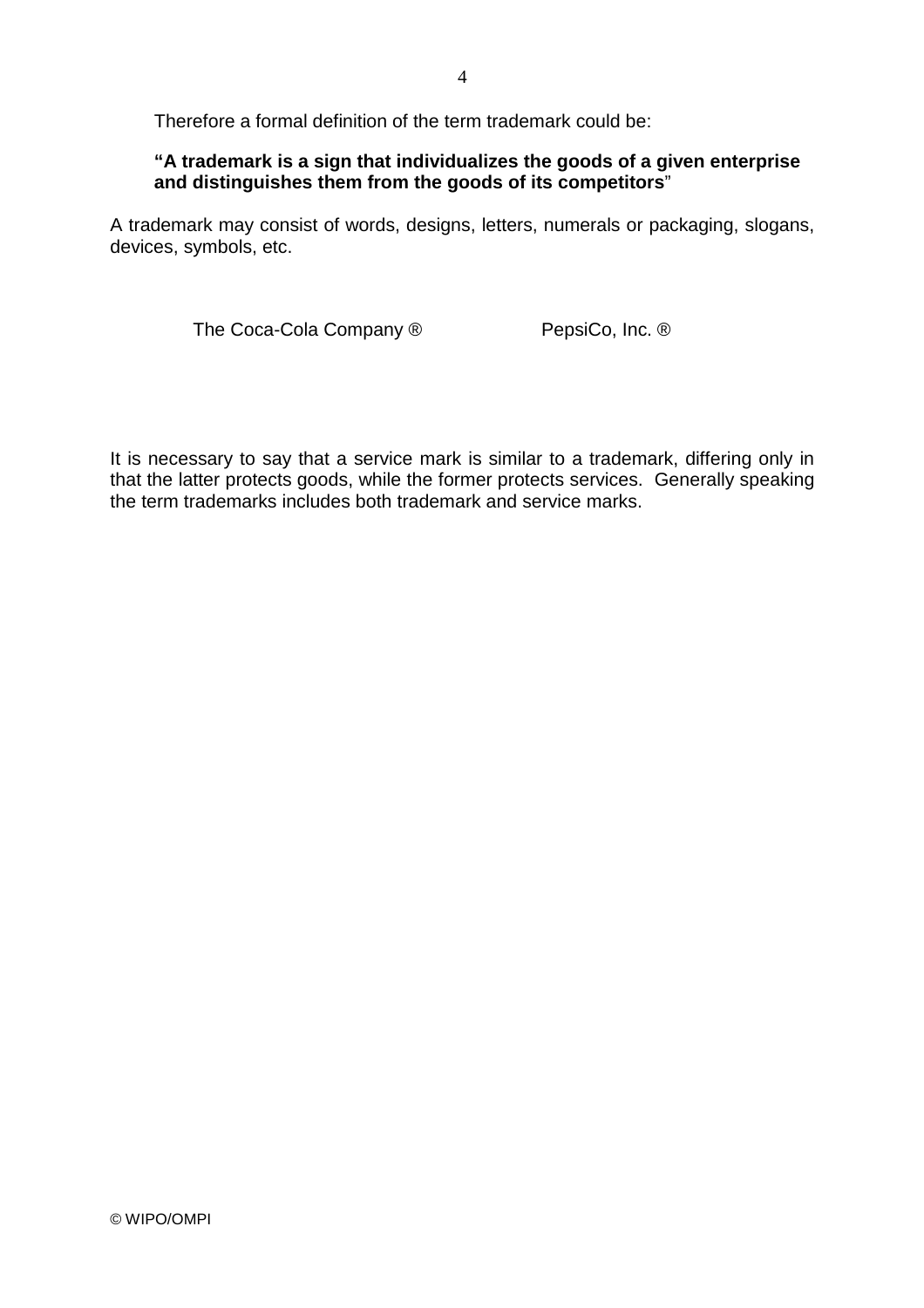The next audio segment will offer you some descriptive examples of trademarks.

### **Audio Segment 2**: Could you now give some examples of the sort of signs that we can think of?

Well, there are word marks, consisting of words, letters, numerals, abbreviations or names for instance, surnames. We need only think of a famous make of car, Ford – named, of course, after Henry Ford, who built the first one; then there is WH Smith, the booksellers and so on. We find many names used as trademarks. We also find abbreviations such as IBM, but trademarks can also be made out of devices or figurative elements, like that of the Shell oil company.

### So when you say device, you mean things like the Shell logo?

Yes, I do but that is just a two-dimensional device, whereas trademarks can also dimensional – consisting of the packaging of goods or the goods itself. Then of  $\epsilon$ features of trademarks can also be protected.

We are also, especially in recent times, seeing a new kind of trademark coming on the market. This is the hologram mark. If you look at a credit card for instance, you will see a small image that changes according to the angle from which you look at it. There are such things as sound marks: an advertising jingle can serve as a trademark. There are even smell marks in certain countries, where a particular scent could be protected as a trademark. So there is a wide variety of signs that can be used as trademarks, but always on the same two conditions: the mark must be distinctive and must not be deceptive.

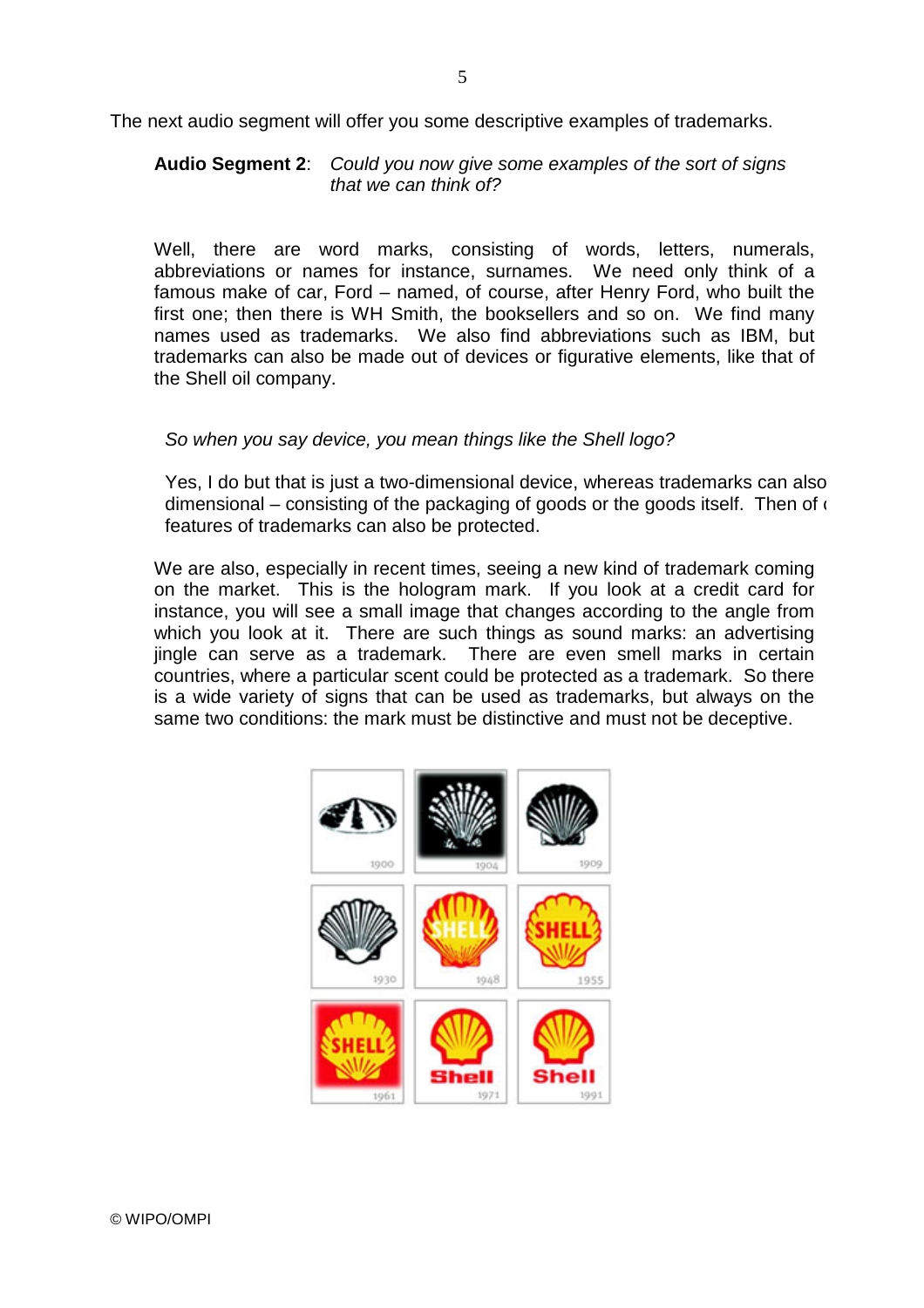To sum up, the following examples may help you to know what trademarks (including service marks) are:

Words: 'Apple' for computers; Deutsche Bank for a bank, Arbitrary or fanciful designations: Coca-Cola, Nikon, Sony, NIKE, Easy Jet. Names: Ford, Peugeot, Hilton (hotel) Slogans: 'Fly me, for an airline; Devices: the star for Mercedes Benz, the flying lady for Rolls Royce Number: the 4711 cologne Letters: GM, FIAT, VW, KLM Pictures or symbols: Lacoste (small crocodile)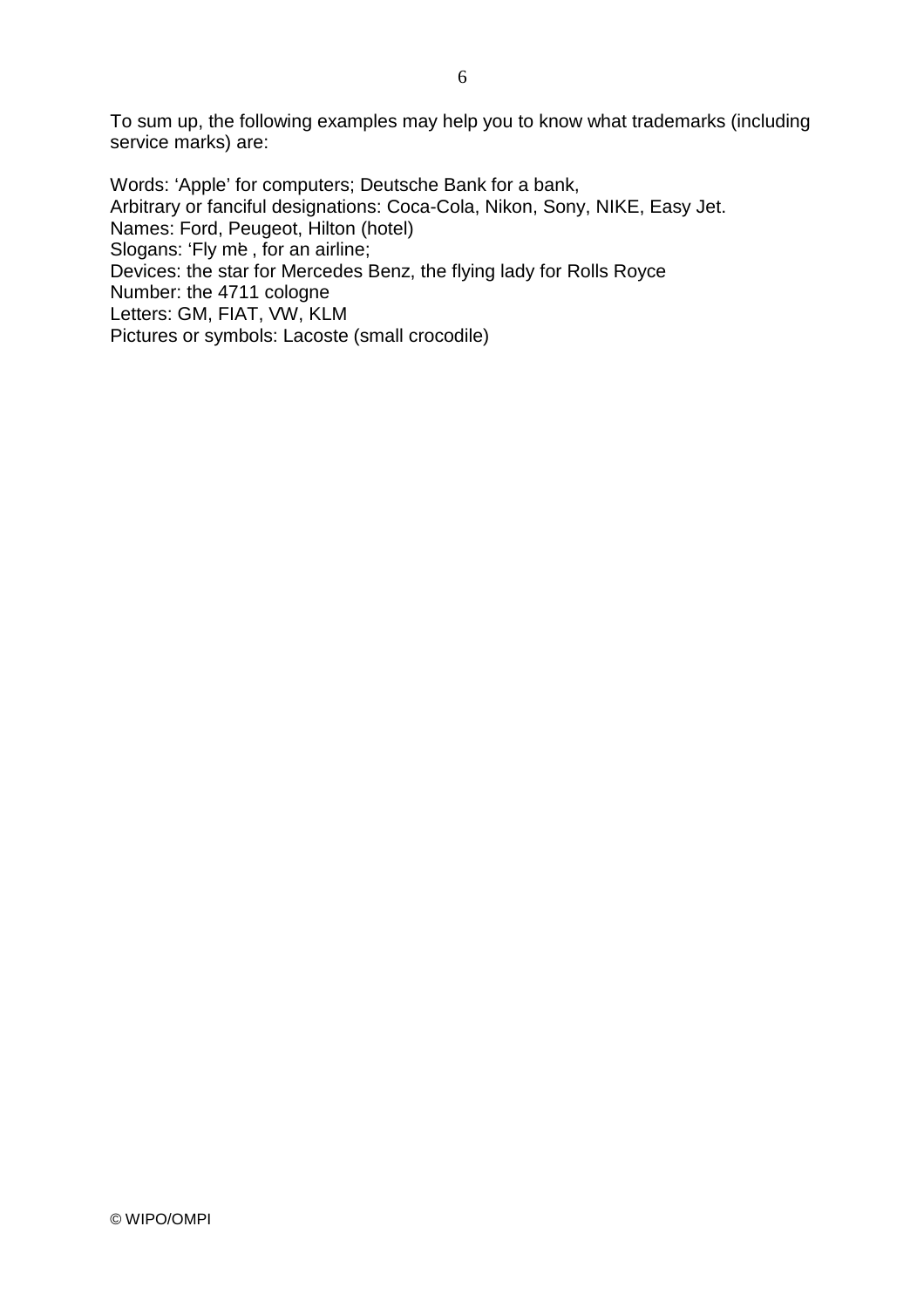In the first audio segment, the speaker also mentioned two of the characteristics a trademark must have. Firstly it should be **distinctive** and secondly it should not be **deceptive**. To learn more about these two requirements listen to the next two audio segments.

### **Audio segment 3**: Can you give me an example of how a trademark is distinctive?

To be distinctive it must by its very nature be able to distinguish goods and services as I mentioned just now. I think a good example would be the word "apple". While "Apple" is a very distinctive trademark for a computer, because it has absolutely nothing to do with computers, it would not be distinctive for actual apples. In other words, someone who grows and sells them could not register the word 'apple' as a trademark and protect it, because his competitors have to be able to use the word to describe their own goods. So in general terms a trademark is not distinctive if it is descriptive. It is descriptive if it describes the nature or identity of the goods or services for which it is used. But a trademark can also be deceptive, namely when it claims a quality for the goods that they do not have.

### **Audio segment 4**: Could you give me an example of a trademark that might possibly be deceptive?

Typically a deceptive trademark would be one that says that the goods for which it is used have certain qualities when they don't. An example would be the trademark "Real Leather" for goods that are not made of genuine leather.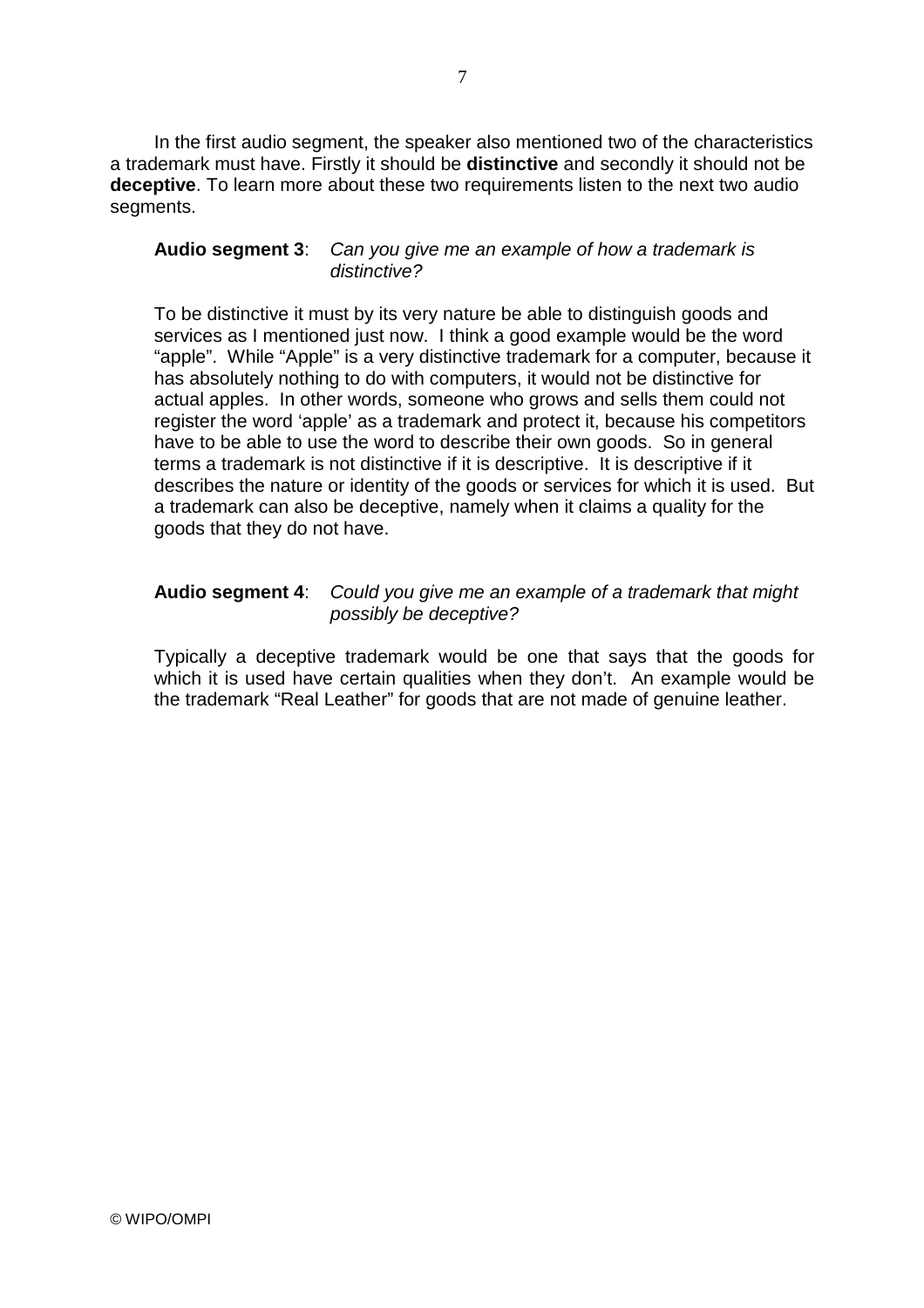One of the key points raised was that when assessing the distinctiveness of a sign for a TM it has to be judged together with the goods or services it is to be associated with.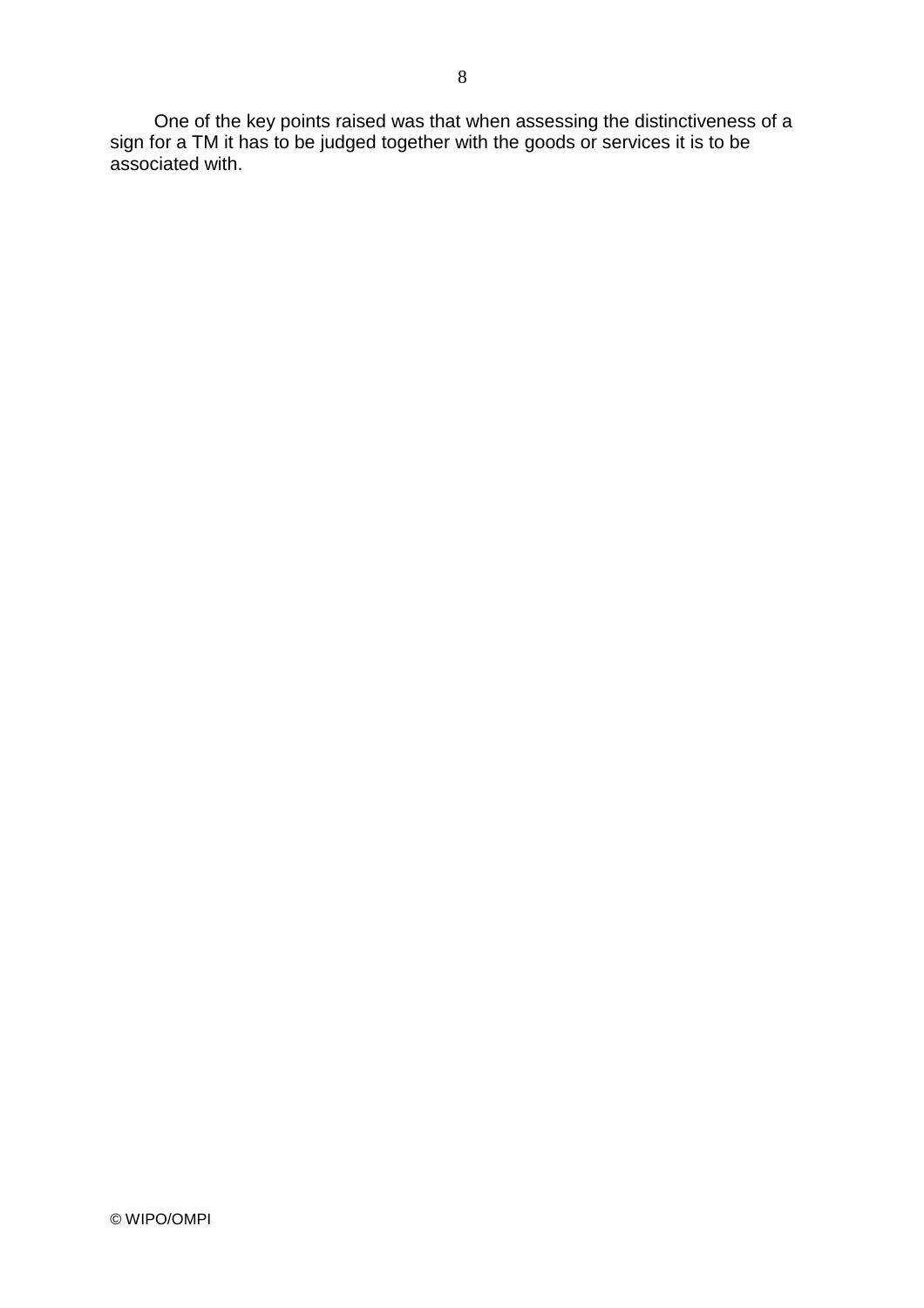## **Self-Assessment Question**

**SAQ 1:**

**Do you think the made- up word, "FRUMATO", would make a good trademark for a drink made from a mixture of fruit juice and tomato juice?**

Type your answer here:

Click here for answer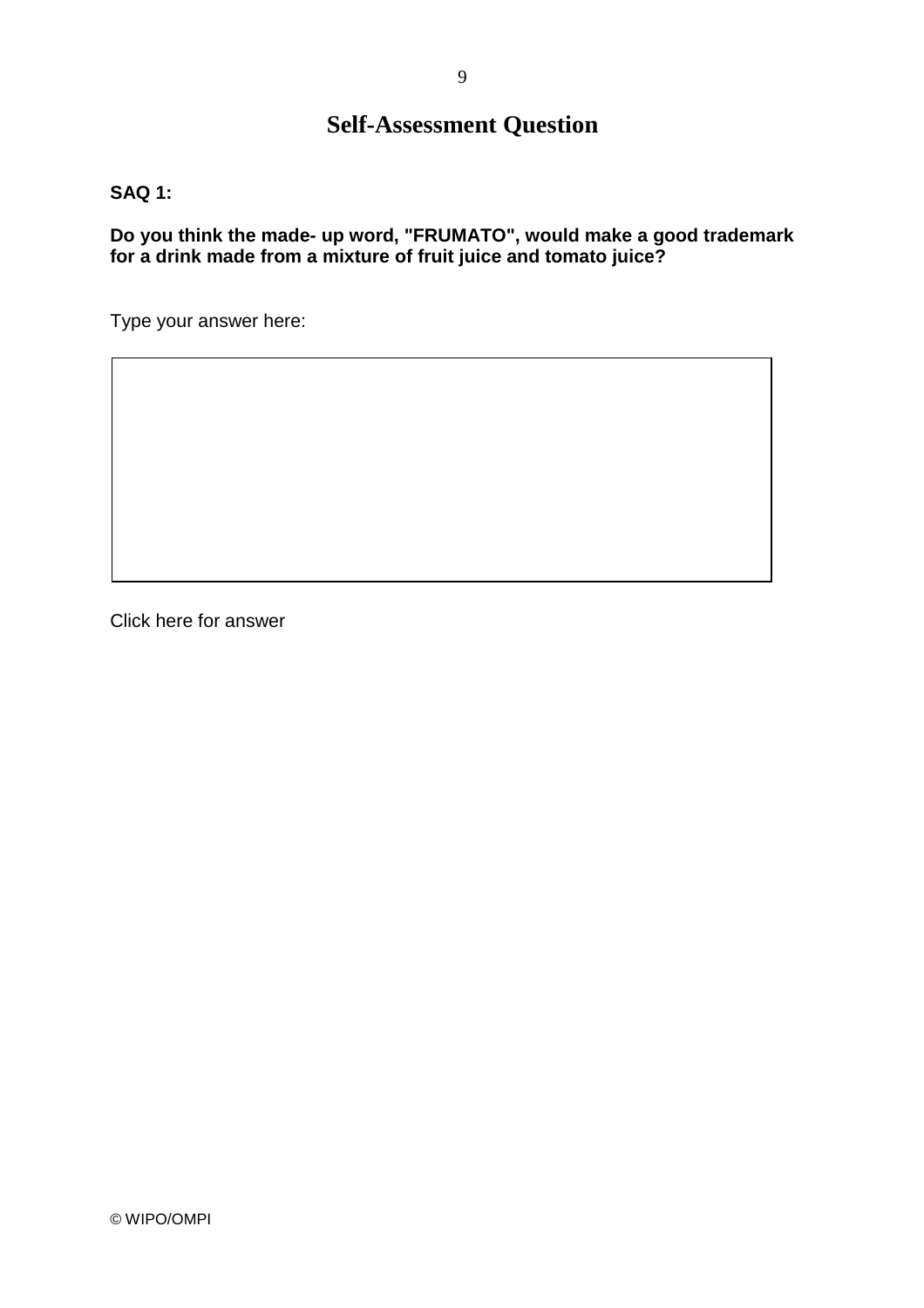#### **SAQ 1 Answer:**

Looking at the specification of the goods the derivation of the mark is obvious; it is the combination of the words FRUit and toMATO. It is not a word that exists in any dictionary and it is not one that would naturally occur to other traders to use. Therefore it can be said to tend to be distinctive. There is, however, a cautionary tale of the Boots Pure Drug Company. They marketed a tonic medicine made from extracts of liver and iron and made up the word LIVRON to indicate it. Unfortunately, a rival pharmaceutical firm had a manufacturing facility in the French town of Livron. The use of this made-up word was refused.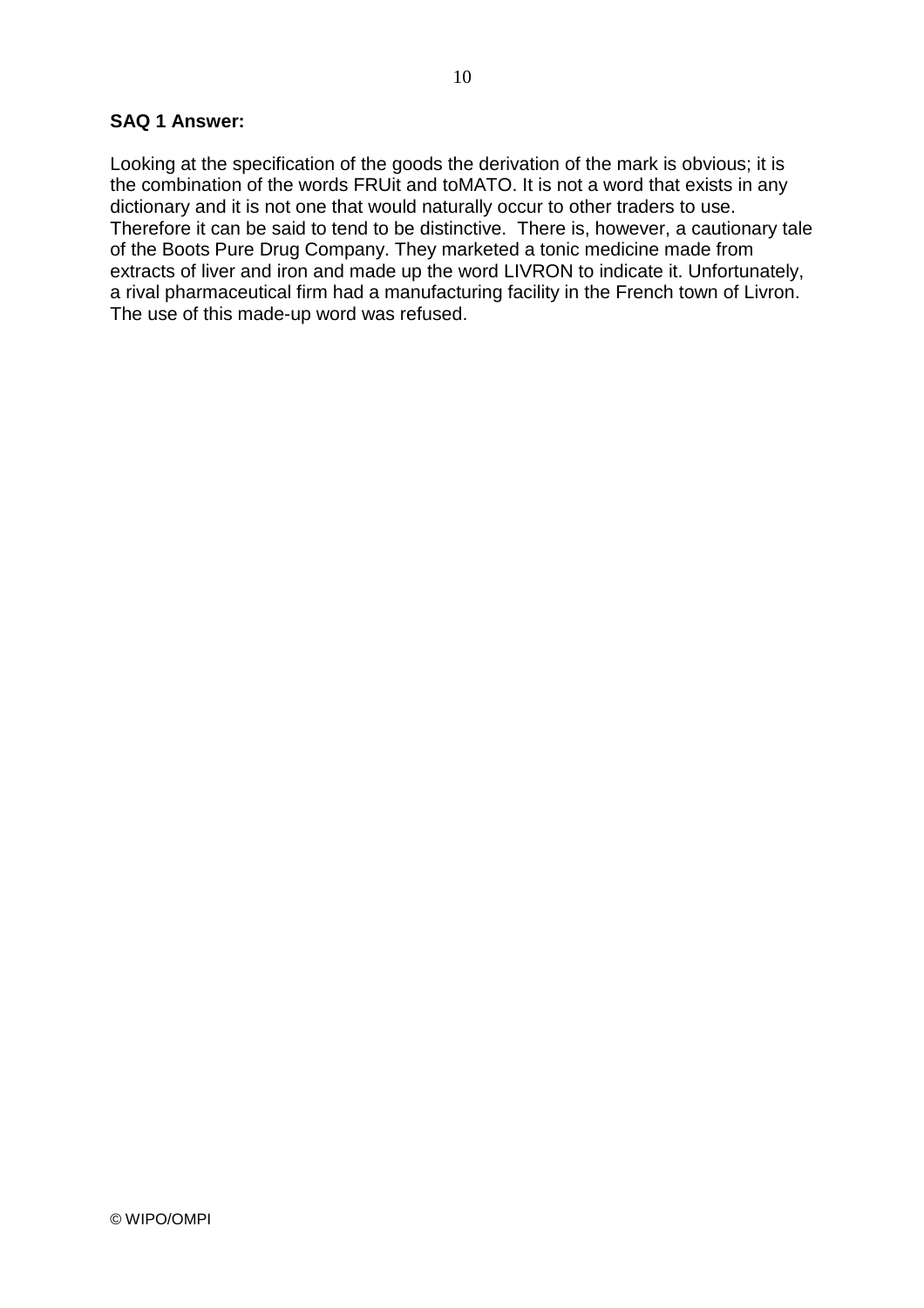## **Self-Assessment Question**

- **SAQ 2: Bearing in mind the two requirements of being distinctive and of not being deceptive, match the following possible trademarks with the explanations given with regard to their suitability, or failure to be registered as trademarks.**
	- **1. MOOTEL Portable cowsheds**
	- **2. SWISS FLAG Wrist watches**
	- **3. GOLD CAP Whisky**
	- **4. FYNPOWDA Cleaning preparations**
	- **A Descriptive of a common trait among like products, but could, given long and widespread usage, result in public awareness and association of a particular trader's goods bearing this descriptive trait. Were no other trader to use a similar item, this mark may acquire distinctiveness in fact. And this usage may make this mark acceptable in jurisdictions where usage is a factor in the determination.**
	- **B Humorous and unique: Distinctive and strong possibility of registration. This mark should have a high likelihood of being registered, if no opposition appears successful.**
	- **C Misspelling a directly descriptive aspect in a laudatory sense; totally lacking in distinctiveness. This mark fails.**
	- **D The use of certain criteria in a mark is generally forbidden in many countries; in conformity with the Paris Convention, one such criteria is the use of national flags or emblems. (gift answer!) As a representation of that symbol is inadmissible, so too would be words unmistakably describing such an emblem. This mark fails.**

Type your answer here: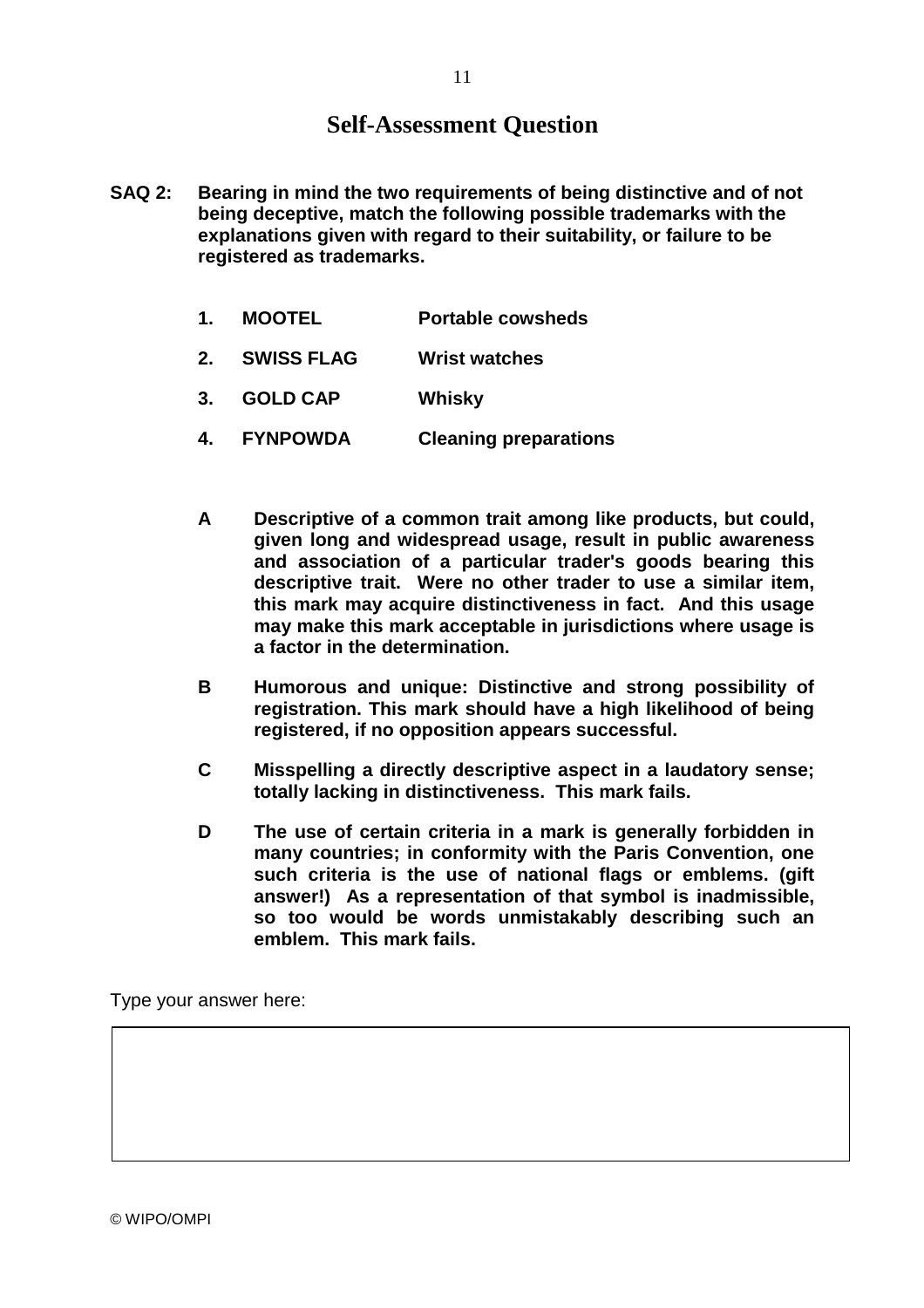Click here for answer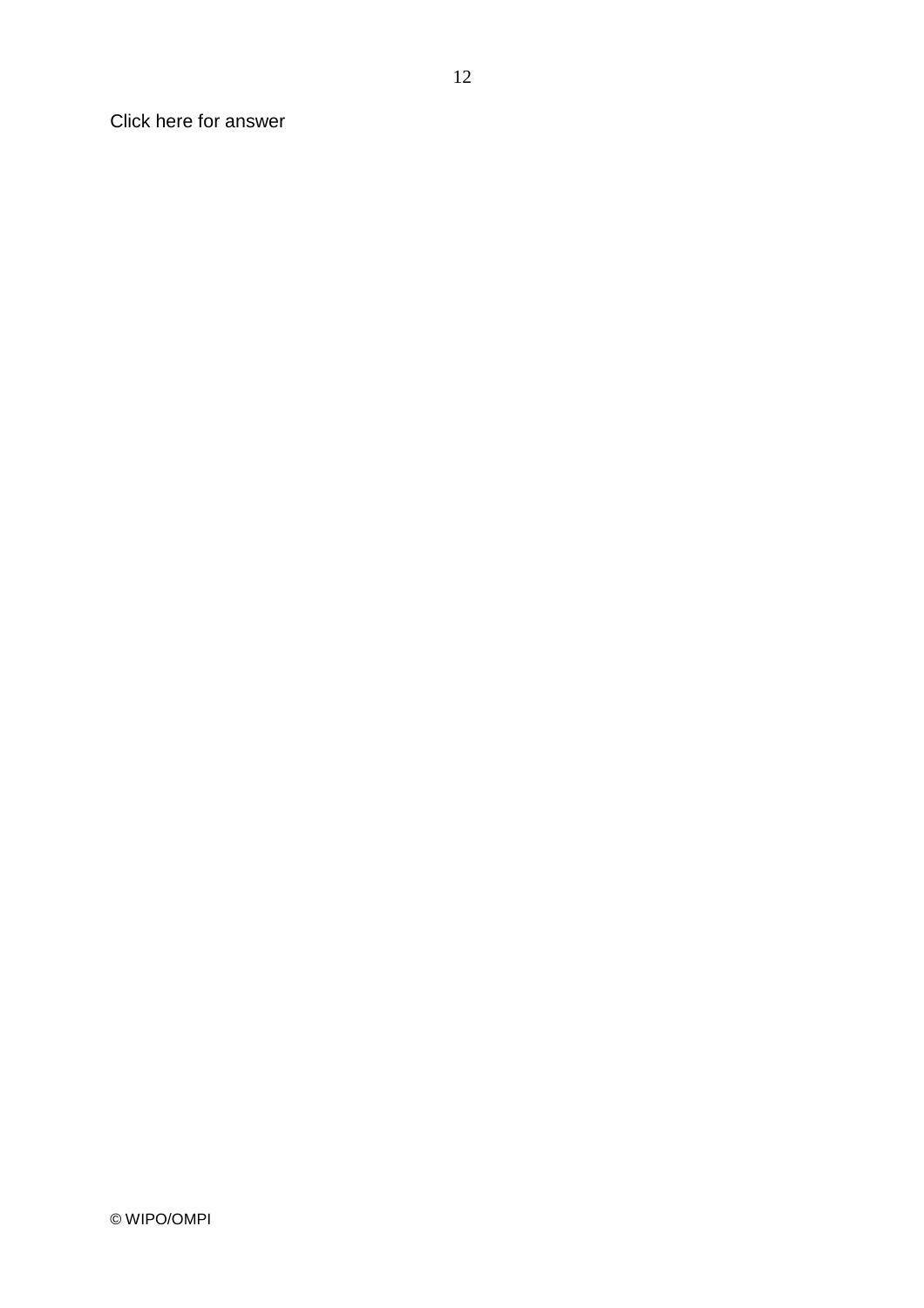### **SAQ 2 Answer:**

The answers are: 1-B; 2-D; 3-A; 4-C.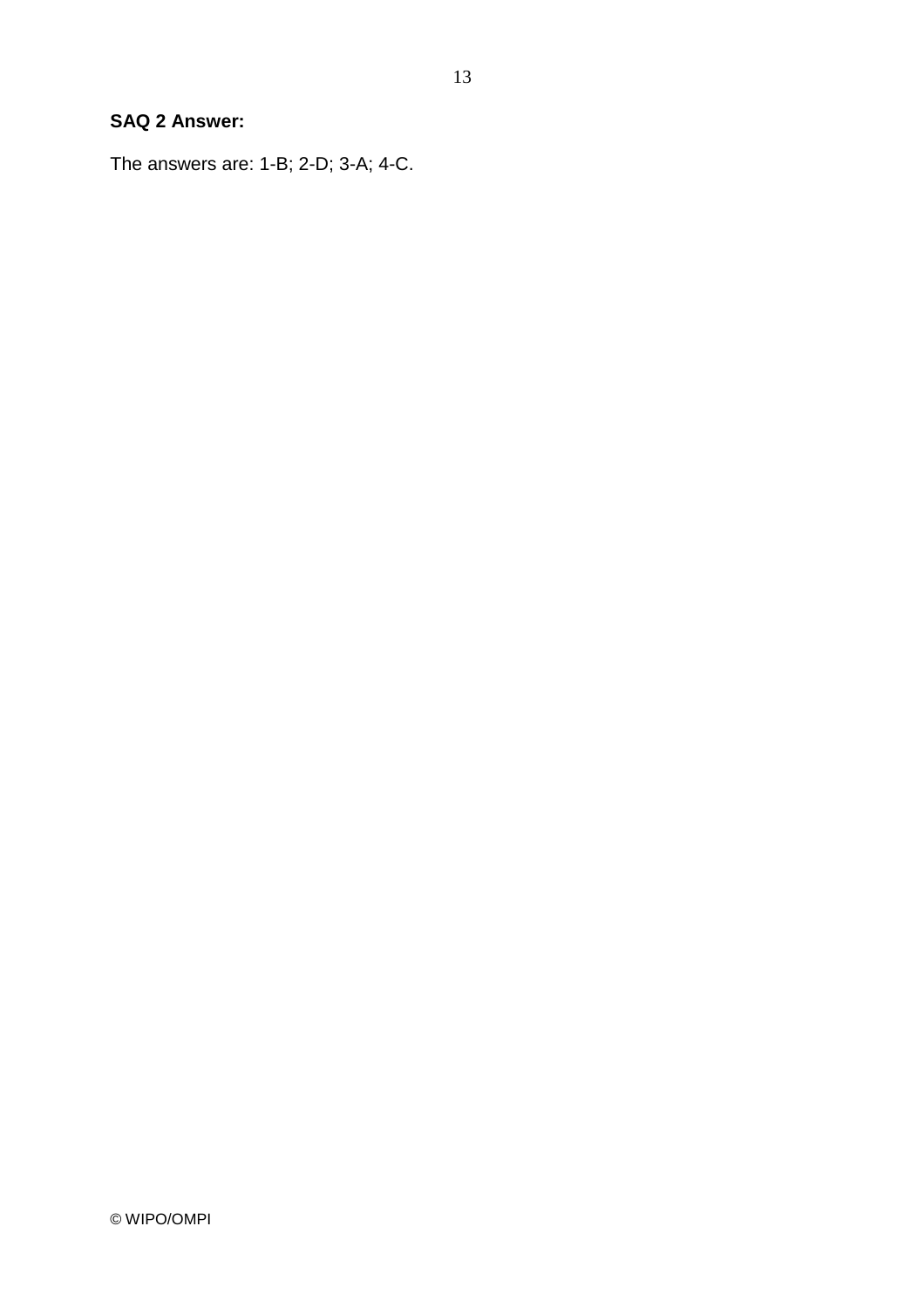Trademarks can also be dependant on images or designs or indeed the combination of images and words. For example the Logo of the Open University in the UK is:

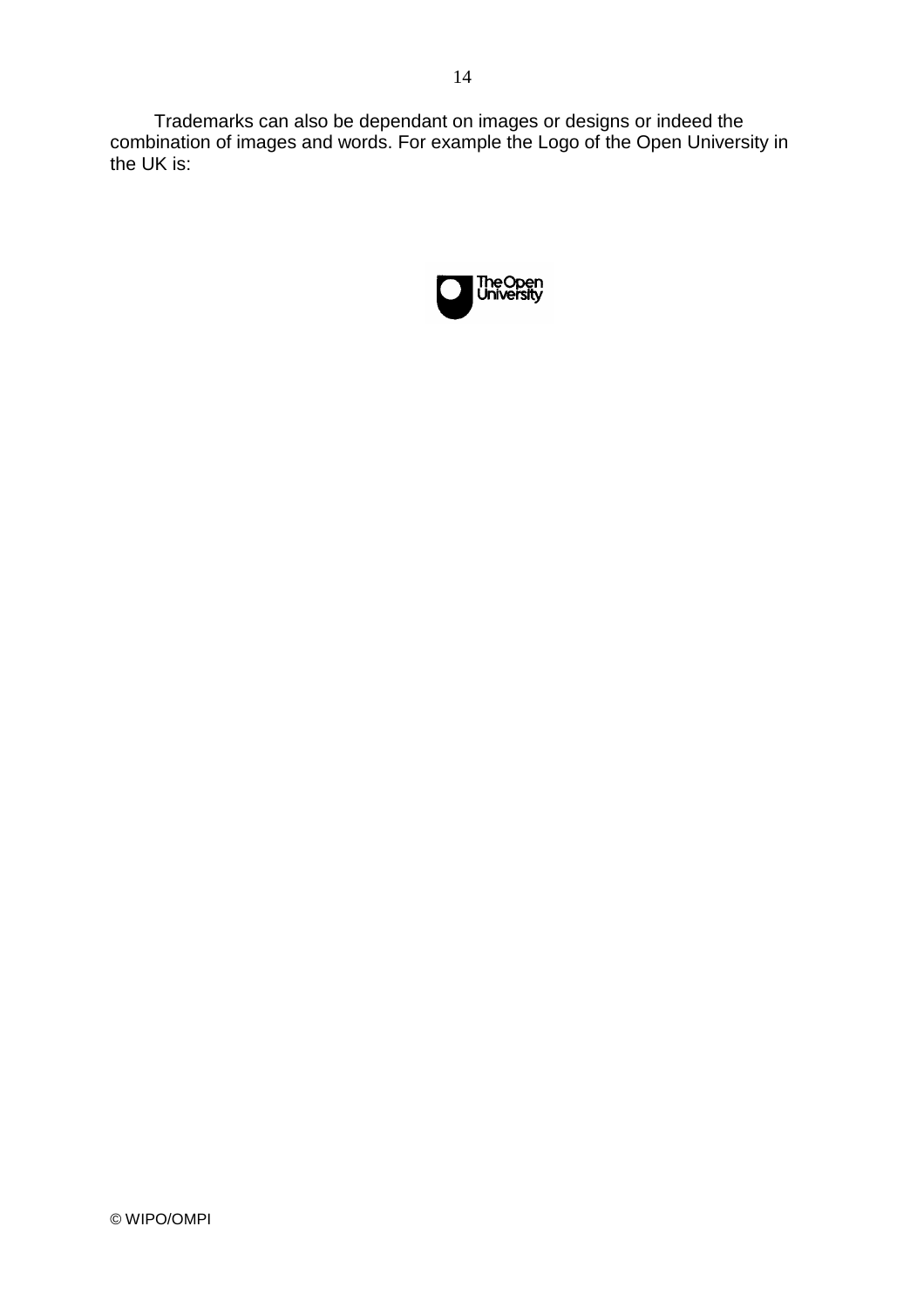## **Self-Assessment Question**

**SAQ 3: What do you think of the suitability of the following design for beverages made from fruit?**



Type your answer here:

Click here for answer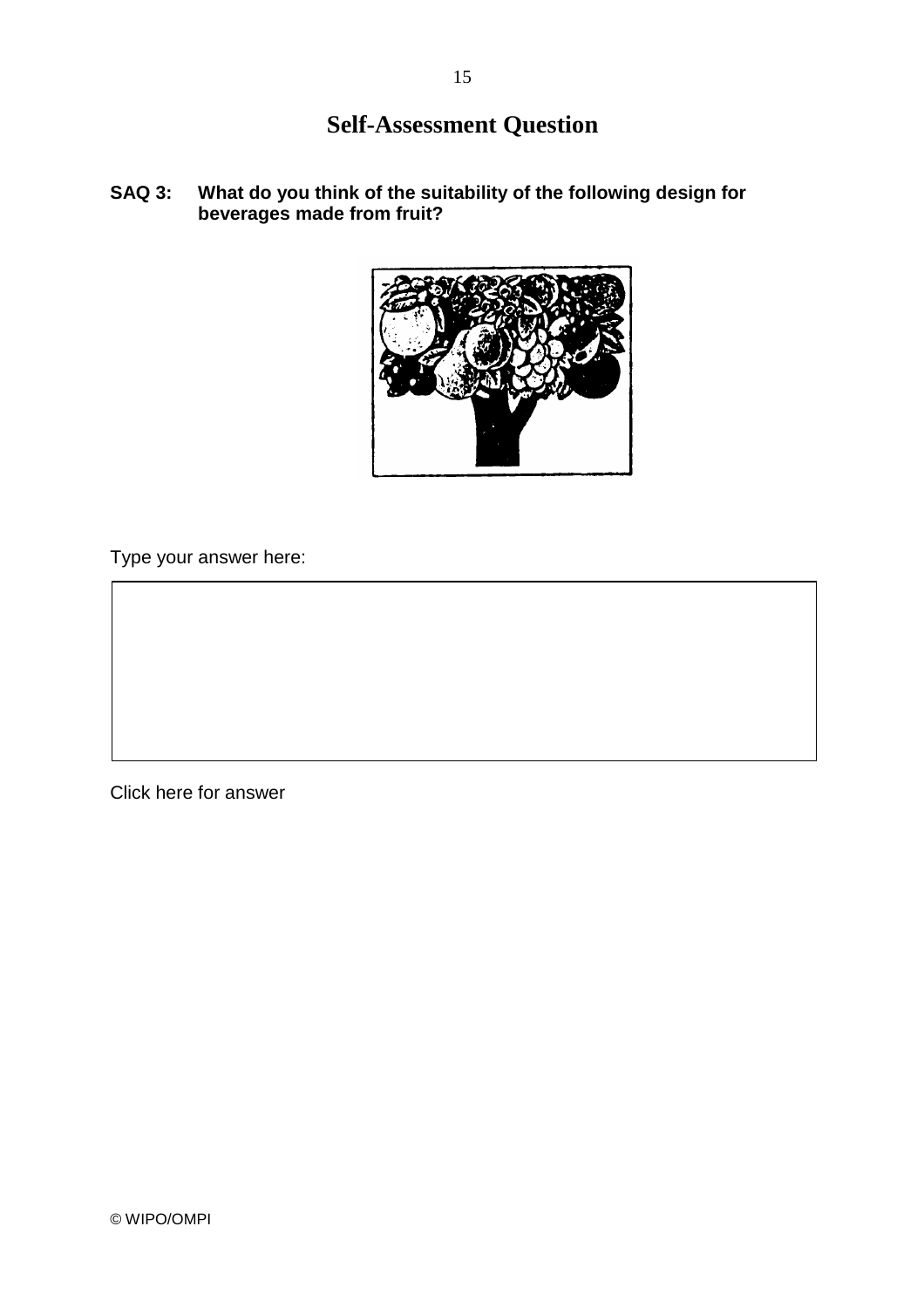### **SAQ 3 Answer:**

A fruit tree, such as an apple tree, by itself, is descriptive and not distinctive; one could argue that all apple growers could use such a symbolic design. However, the tree shown in the symbol has many different fruits, which does not occur in nature. Grapes, pears, oranges, peaches, cherries are all shown in an unique fashion; this symbol rises to the level of distinctiveness necessary to gain registration. This is a very good example of how inherently non-distinctive elements can be combined in such a creative way that the totality becomes distinctive.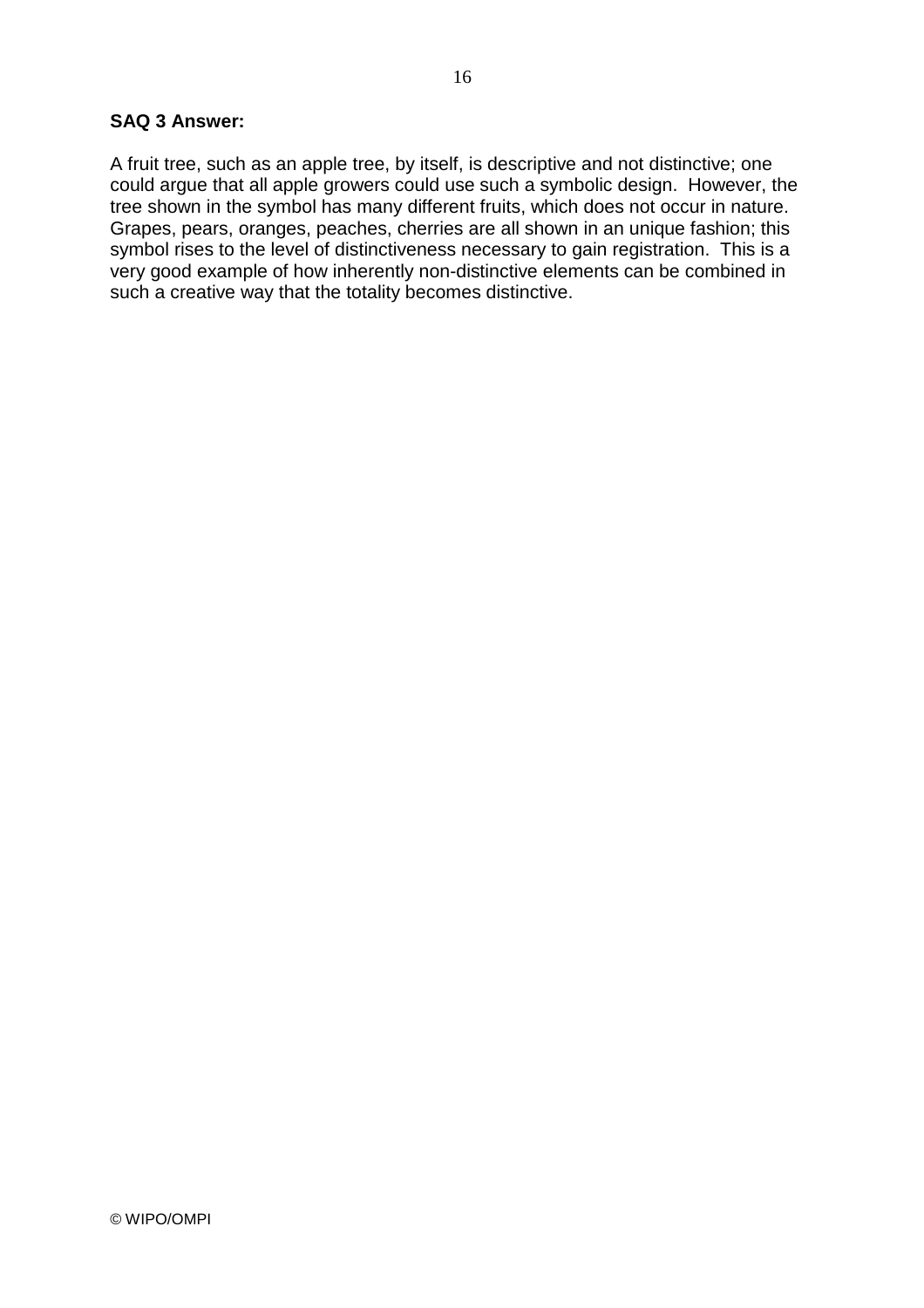To get a trademark known and respected requires considerable investment and usually quite a period of time. Therefore, it is in the interest of everyone seeking to use a trademark to make sure that it is protected as a valuable piece of intellectual property. Listen to the next audio segment to hear how this protection is achieved.

### **Audio segment 5**: Obviously, companies spend a lot of money on establishing their trademarks. But how can they prevent other people from using them?

Well of course they have to rely on trademark laws, but the most common way of protecting a trademark is to have it registered in the Trademark Register, and a great many countries make this a condition of trademark protection. It must first be registered, and once it has been registered it is protected, and its owner is entitled to prohibit others from using it. Registration is not the only way of protecting a trademark, however: unregistered trademarks are also protected in some countries but it is a less reliable form of protection. This is because an unregistered trademark is not protected until it has acquired sufficient distinctiveness and a reputation in the marketplace, which can take considerable time after the initial launch.

### So if you have an unregistered trademark that has been around a long time and everyone knows it, it would in some countries qualify for a measure of protection?

That's right. However, if you start marketing your products under a new trademark that nobody knows, that trademark will be very vulnerable. It is possible to call on the protection conferred by the laws on unfair competition, but there too the most important thing is that the mark must have acquired a reputation.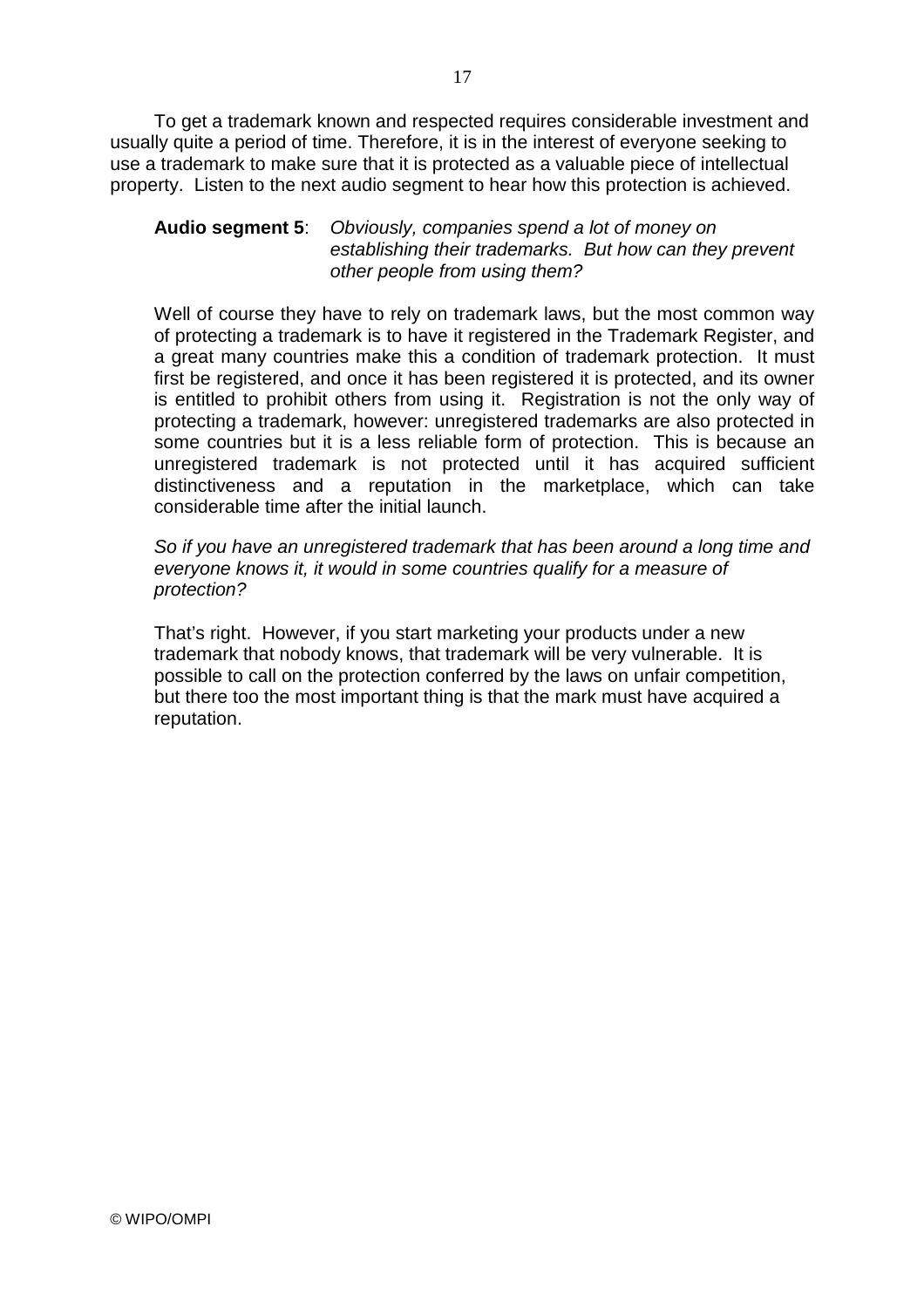## **Self-Assessment Question**

### **SAQ 4: What were the main methods mentioned that a company could use to protect its investment in a trademark?**

Type your answer here:

Click here for answer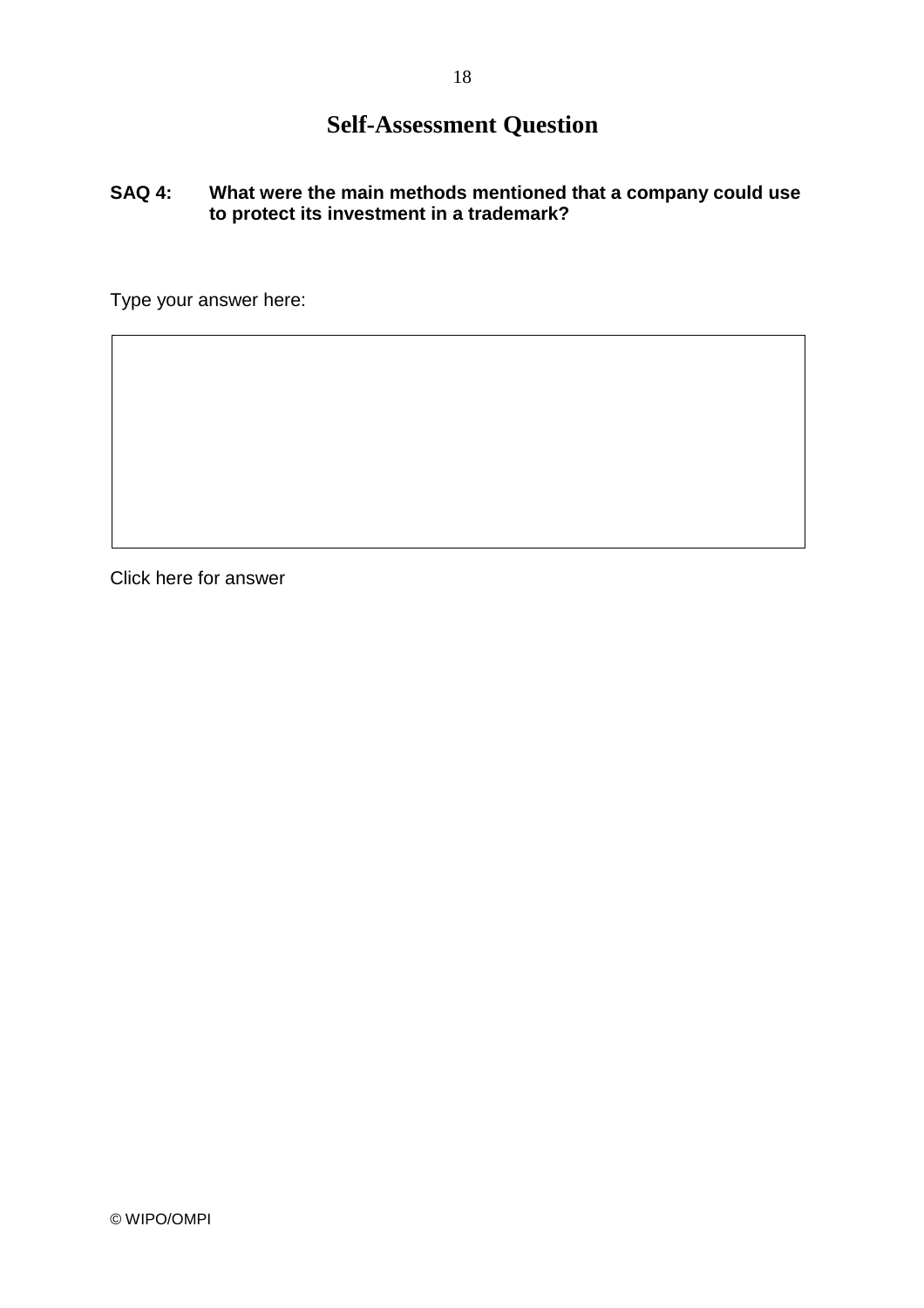### **SAQ 4 Answer:**

The speaker mentioned that the basis of trademark protection is in the laws of the country or region. Registering the trademark is often required before it can be protected but also it could become protected in some instances as a result of prolonged usage.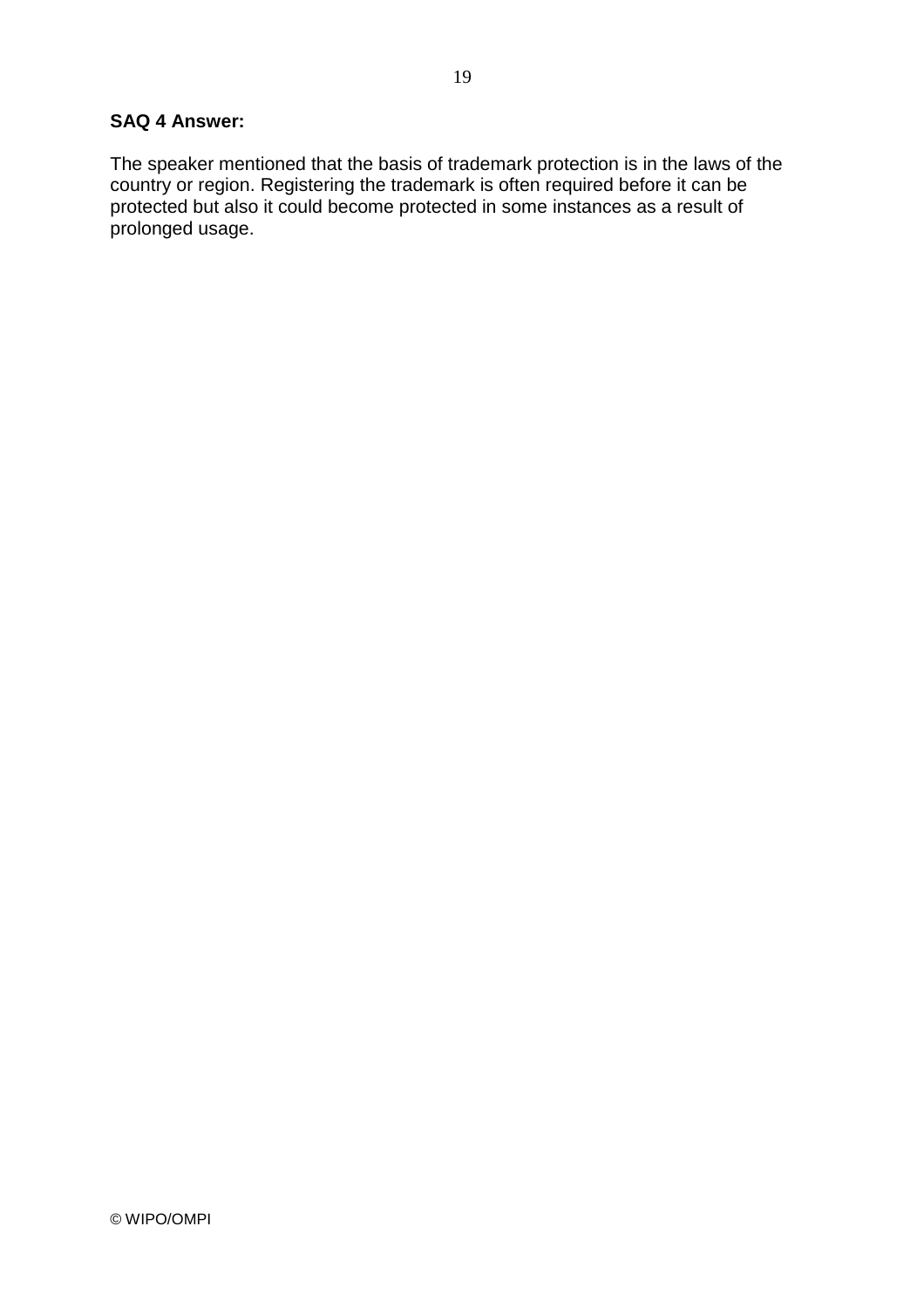Trademarks typically identify individual enterprises as the origin of marked goods or services. Some countries provide for the registration of collective and certification marks, which are used to indicate the affiliation of enterprises using the mark, or which refer to identifiable standards met by the products for which a mark is used.

Collective marks usually belong to a group or association of enterprises. Their use is reserved to the members of the group or association. A collective mark therefore distinguishes the goods or services of members of the association from those of other undertakings.

The function of the collective mark is to inform the public about certain particular features of the product for which the collective mark is used. An enterprise which uses the collective mark may, in addition, use its own trademark. Example: in an association of architects or engineers, a member may use the logo of the association as well as the logo of the enterprise.

A certificate mark is a mark indicating that the goods or services in connection with which it is used are certified by the proprietor of the mark in respect of the origin, mode of manufacture of goods, quality or other characteristics. The certification mark may only be used in accordance with the defined standards. Example: ISO 9000.

The main difference between collective marks and certification marks is that the former may be used only by particular enterprises, for example, members of the association which owns the collective mark, while the latter may be used by anybody who meets the defined standards.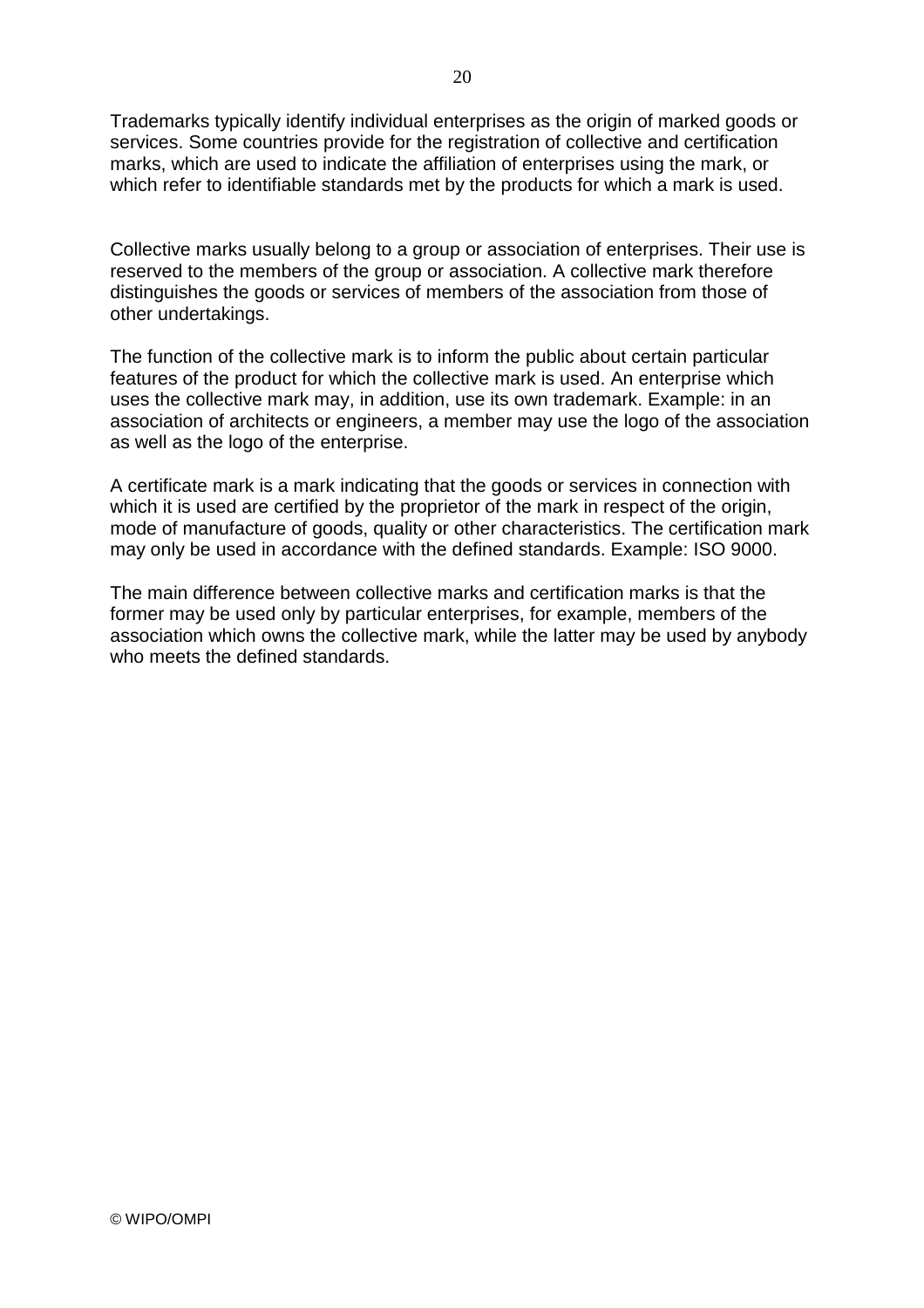Some companies have successfully established, via their trademarks or service marks, worldwide renown. Subsequently, consumers can, without effort, recognize and identify their goods and services, their qualities and their features without referring to the location of the company in question. These trademarks are called well-known marks or famous marks. Examples: Sony, Versace, Louis Vuitton, etc.

As you know, there may be companies which intend to take unfair advantage of those well-known marks by creating marks that are similar or that would create confusion with the well-known ones, thus misleading consumers. To overcome this problem, the Paris Convention, the TRIPS Agreement, as well as many national laws, have provided for a special protection of well-known marks.

There is no straightforward definition of a well-known mark. What must be defined, however, are the factors to be considered in determining whether a mark is wellknown or not. These factors include the degree of knowledge or recognition of the mark in the relevant sector of the public and the duration, extent and geographical area of any use of the mark.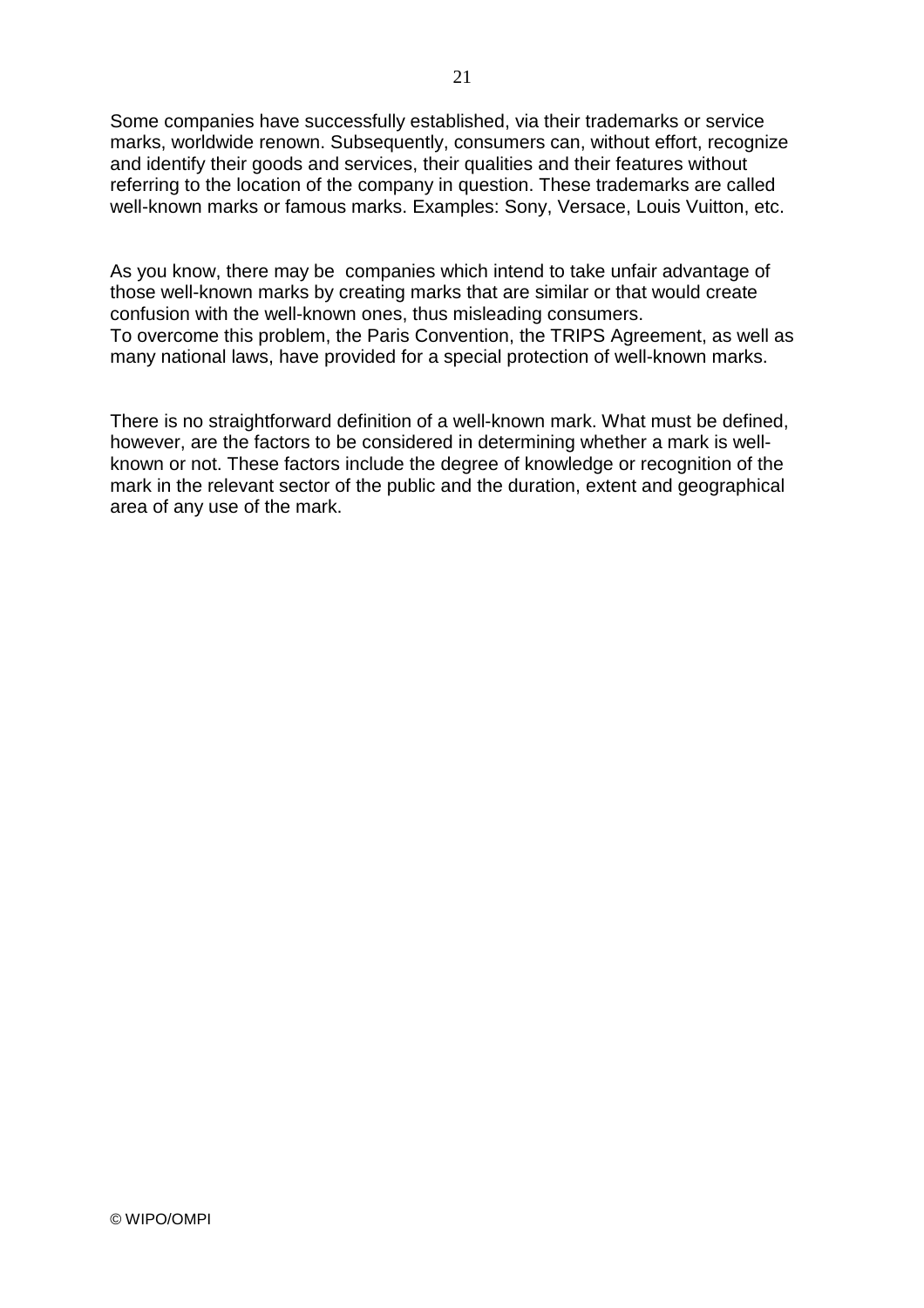Many companies wish to use their trademark in many different countries, so listen to the next audio to see if it possible to get worldwide protection for a trademark.

### **Audio segment 6**: Can you secure worldwide protection for a trademark with a single registration, or do you have to go to each country separately?

Well, you do have to go to each country separately as, like all intellectual property rights, trademarks are territorial rights, which basically means that their protection is obtained by national registration. There are certain regional registration systems which make for easier registration of the trademarks and of course, there are also the international treaties, but all these systems ultimately involve registration in every single country and indeed every single territory: we should not forget that, while trademarks can be registered in countries, they can also be registered in customs territories, and there are some other territories that are not recognized as countries.

### You said customs territories; what did you mean?

Well, there are certain territories that are not recognized as States and cannot for instance, become members of the United Nations. However, there is a certain administrative structure in those territories and the registration of trademarks may be possible. A good example would be Hong Kong, which has a trademark registration system different from that of the People's Republic of China. So, if I want to protect my trademark in Hong Kong I have to go through the local registration procedure.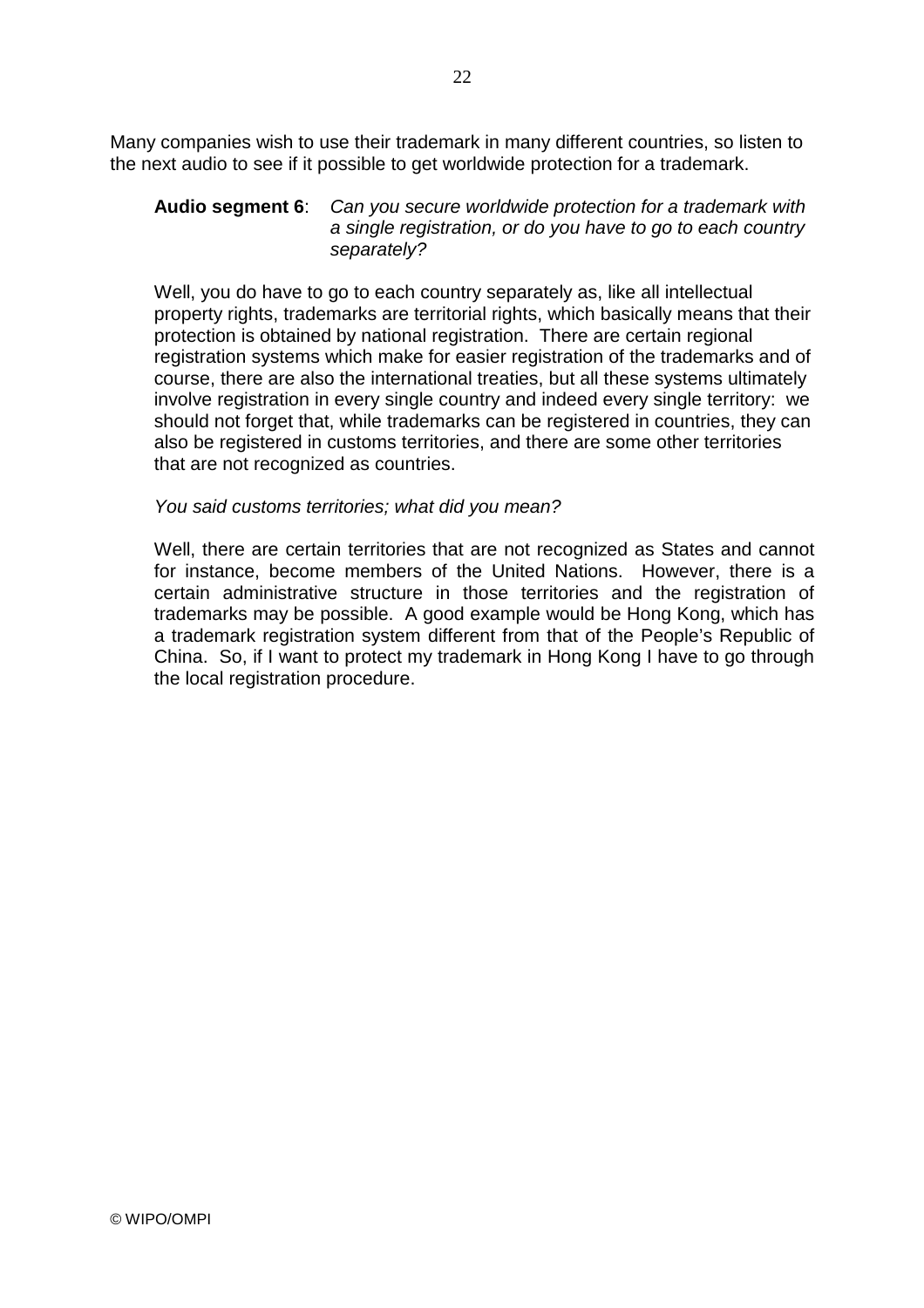So it is necessary to protect the TM in all of the countries that you would wish to use it in. Unfortunately, there are considerable differences between national systems.

WIPO has greatly contributed to efforts to make both national and regional systems for the registration of trademarks more "user-friendly" by harmonizing and simplifying certain procedures.

The Trademark Law Treaty (TLT) was adopted in 1994, and sets out the information nationals of one Member State must supply, and what procedures they must follow, to register trademarks in another Member State's TM Office.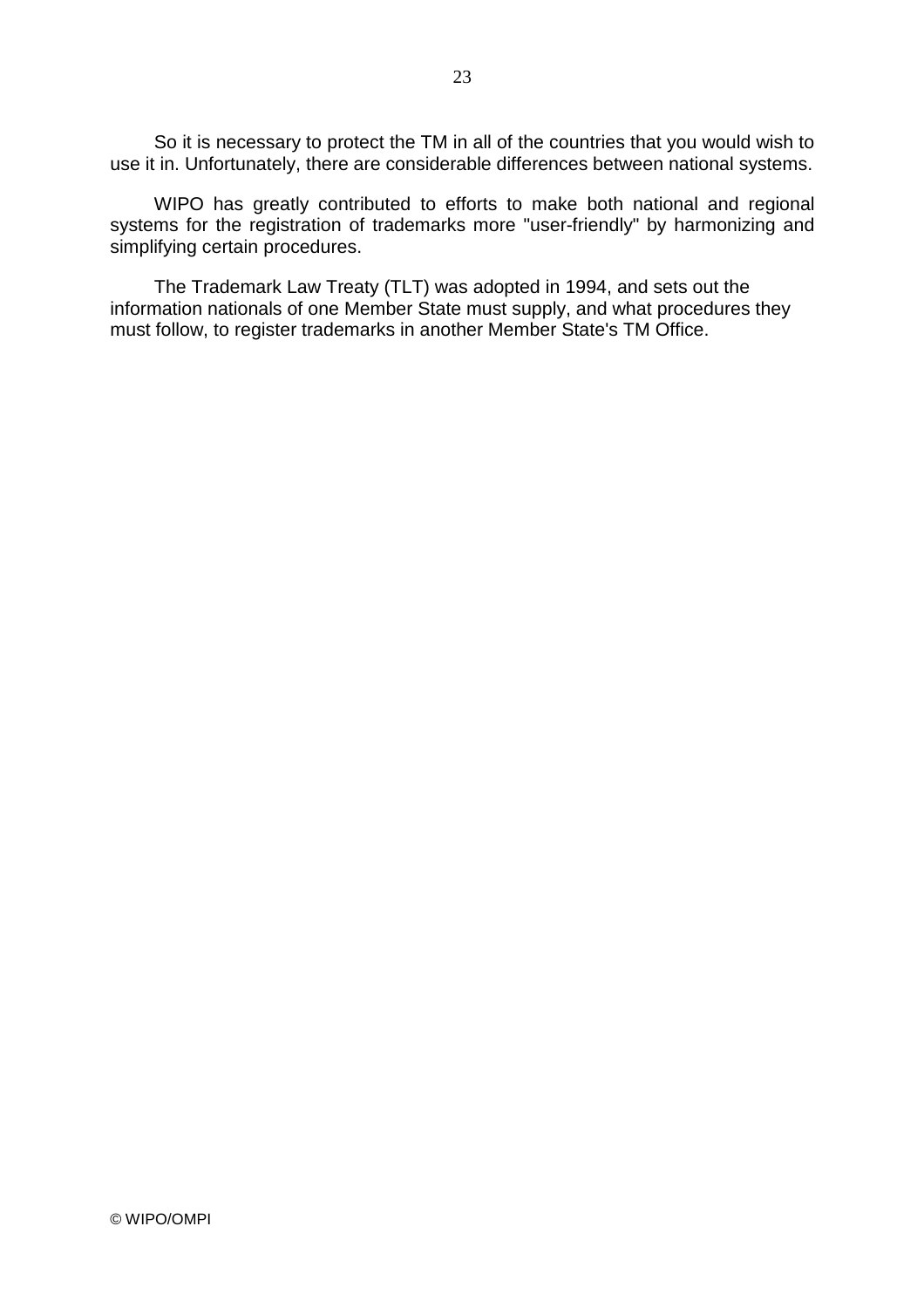### **Summary**

### **"A trademark is a sign that individualizes the goods or services of a given enterprise and distinguishes them from its competitors."**

This section has covered the basics of trademarks. You have learned that a trademark is a word, a logo, a number, a letter, a slogan, a sound, a color, or sometimes even a smell which identifies the source of goods and/or services with which the trademark is used.

Trademarks are one area of intellectual property and their purpose is to protect the name of the product rather than the invention or idea behind the product. Trademarks can be owned by individuals or companies and should be registered at a governmental agency, which is usually referred to as the Trademarks Office. When a trademark is used in connection with services, it is sometimes referred to as a "service mark".

Generally speaking, trademarks should be distinctive and should neither be generic nor merely descriptive of the goods or services they represent. For example, the word "vegetable" cannot be registered as a trademark of a supermarket, since it is certainly descriptive of items which a supermarket sells. In addition, it cannot be registered as a trademark for carrots, since it is a generic term for carrots. On the other hand, the word "vegetable" might well serve as a trademark for bicycles since it has little or nothing to do with bicycles.

Trademarks should preferably not be geographical or primarily a surname. Thus, "Paris" cannot serve as a trademark for perfume. In many countries, trademarks which comprise mere letters and/or numbers (i.e. the proposed trademark cannot be pronounced as a word or words or just has too few letters) or are surnames are considered to be indistinct.

In some instances, trademark registration can still be obtained for trademarks that are merely (i) descriptive, (ii) a surname, (iii) geographic or (iv) indistinct. Trademarks, also known as brand names, are part of everyday life. The average person sees or hears more than 1,500 trademarks each day! Just as your own name identifies and distinguishes you, the main purpose of a trademark is to identify the source of a product and to distinguish that product from products coming from other sources. For example, a trademark helps you to choose between Ivory soap and Dial soap.

It should be mentioned that collective marks and certification marks are also protected in a large number of countries.

Famous marks or well-known marks have also been granted a special protection.